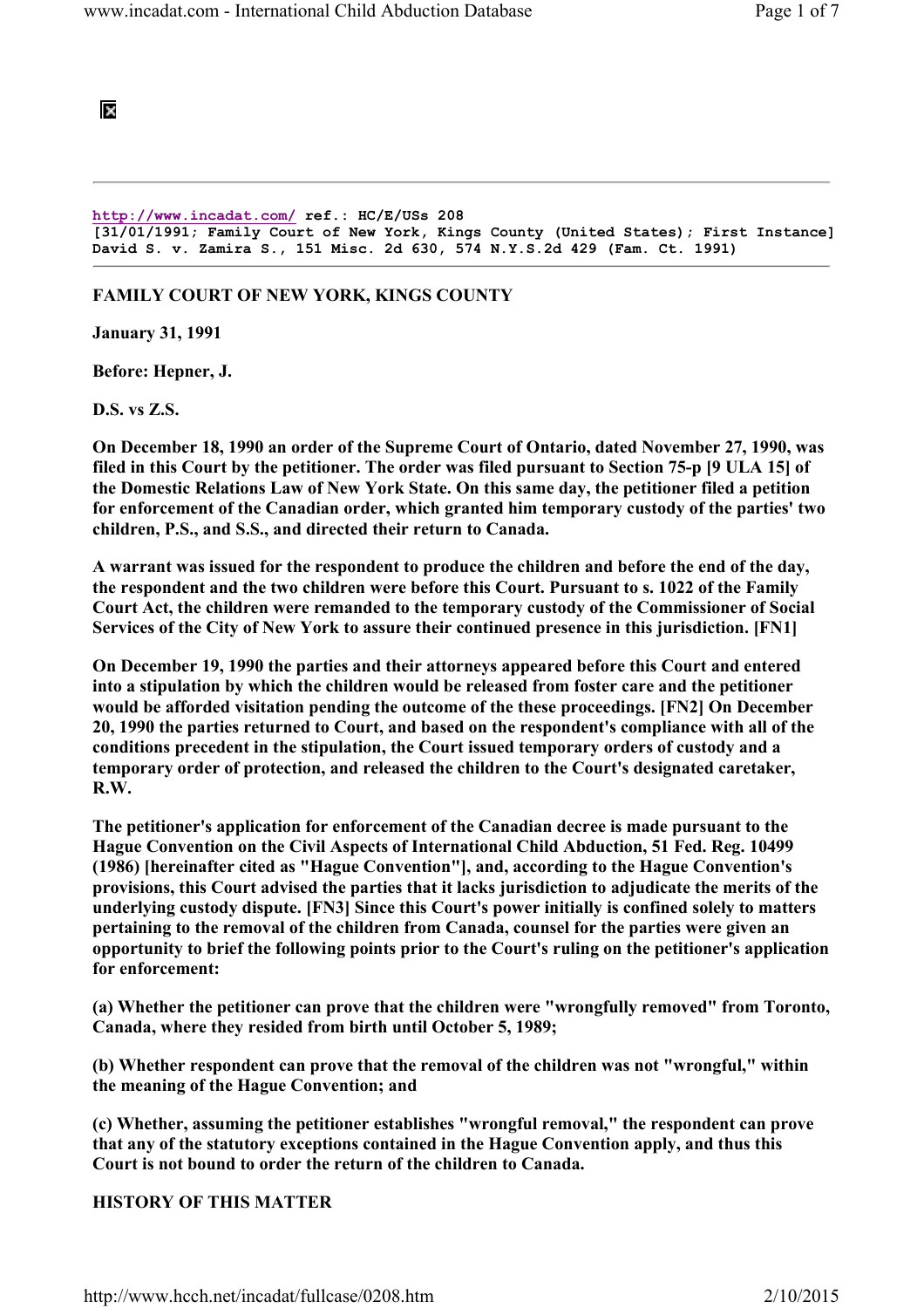The parties are both Canadian nationals. They were married on December 20, 1981. Two children, P. and S., were born of the marriage. P. was born on February 7, 1988 and S. was born on September 21, 1989. Owing to marital difficulties, the parties separated sometime in January, 1989, and thereafter lived apart. On February 2, 1989, the petitioner gave the respondent a religious divorce. No civil divorce has occurred as yet.

On April 6, 1989, the parties entered into a separation agreement which gave custody of P. to the respondent and provided regular visitation between the petitioner and his son. The separation agreement further provided that the respondent "shall make P. available [to the petitioner] within the Metropolitan Toronto vicinity, and should either party plan on relocating outside of the Metropolitan Toronto vicinity, then a mutually agreed-upon intermediary will decide how and where [the petitioner] will be able to continue visiting P." Finally, the agreement provided that "should either party be experiencing any hardships regarding any of the above conditions, he or she has the right to take matters to a rabbinic or secular court."

S. was not born at the time of the separation agreement, and therefore, it is silent as to her. This Court is not aware of any custody or visitation agreement reached between the parties subsequent to her birth. [FN4] Nor has the respondent offered any evidence of a court order giving her custody of S. After S.'s birth, the petitioner applied for an interim order from the secular courts of Ontario preventing the respondent from removing the children from Ontario and form obtaining passports for them. On October 5, 1989 the Supreme Court of Ontario issued the orders the petitioner requested. [FN5]

On or about October 5, 1989, the respondent and the children left Ontario. Respondent followed the procedures set forth in the Hague Convention to secure the return of the children. On December 5, 1989, the Ontario Ministry of the Attorney General forwarded an application for the return of P. and S. to the United States Department of State, the agency designated as the "central authority" pursuant to the Hague Convention with responsibility for carrying out its provisions. The Attorney General of Ontario requested verification of the children's residence and the return of the children.

Subsequently, on a date unknown to this Court, the Department of State communicated with the New York State Clearinghouse for Missing and Exploited Children. It is believed that this agency contacted the New York City Police, verified the children's residence in Brooklyn. Sometime in August, 1990, the petitioner was advised by the New York State Division of Criminal Justice Services that his children were in Brooklyn, New York.

In August, 1990, the petitioner returned to the Supreme Court of Canada for an interim order granting him temporary custody of both children. On September 21, 1990, on inquest, the Supreme Court of Ontario made a finding that the respondent "wrongfully and improperly removed the said children from this jurisdiction [Ontario] and evaded or refused service, although duly served with the Order of this Court, dated October 5, 1989." The Court issued an order giving temporary custody of the children to the petitioner, directing the local law enforcement offices or authorities to assist in the return of the children, and scheduling a hearing on interim custody within seven days of the children's return.

On November 27, 1990, the Supreme Court of Ontario issued another order, substantially equivalent in its terms to the order of September 21, 1990. This order reiterated the Court's finding that the respondent "wrongfully removed" the children from Ontario and supported its order further by adding that she is "currently withholding the said children from [the petitioner] who is entitled to custody and access to the said children." On or about December 5, 1990, the New York State Division of Criminal Justice Services advised the petitioner to contact the Brooklyn Family Court. Petitioner filed the instant motion for enforcement of the November 27, 1990 order on December 18, 1990.

## CONCLUSIONS OF LAW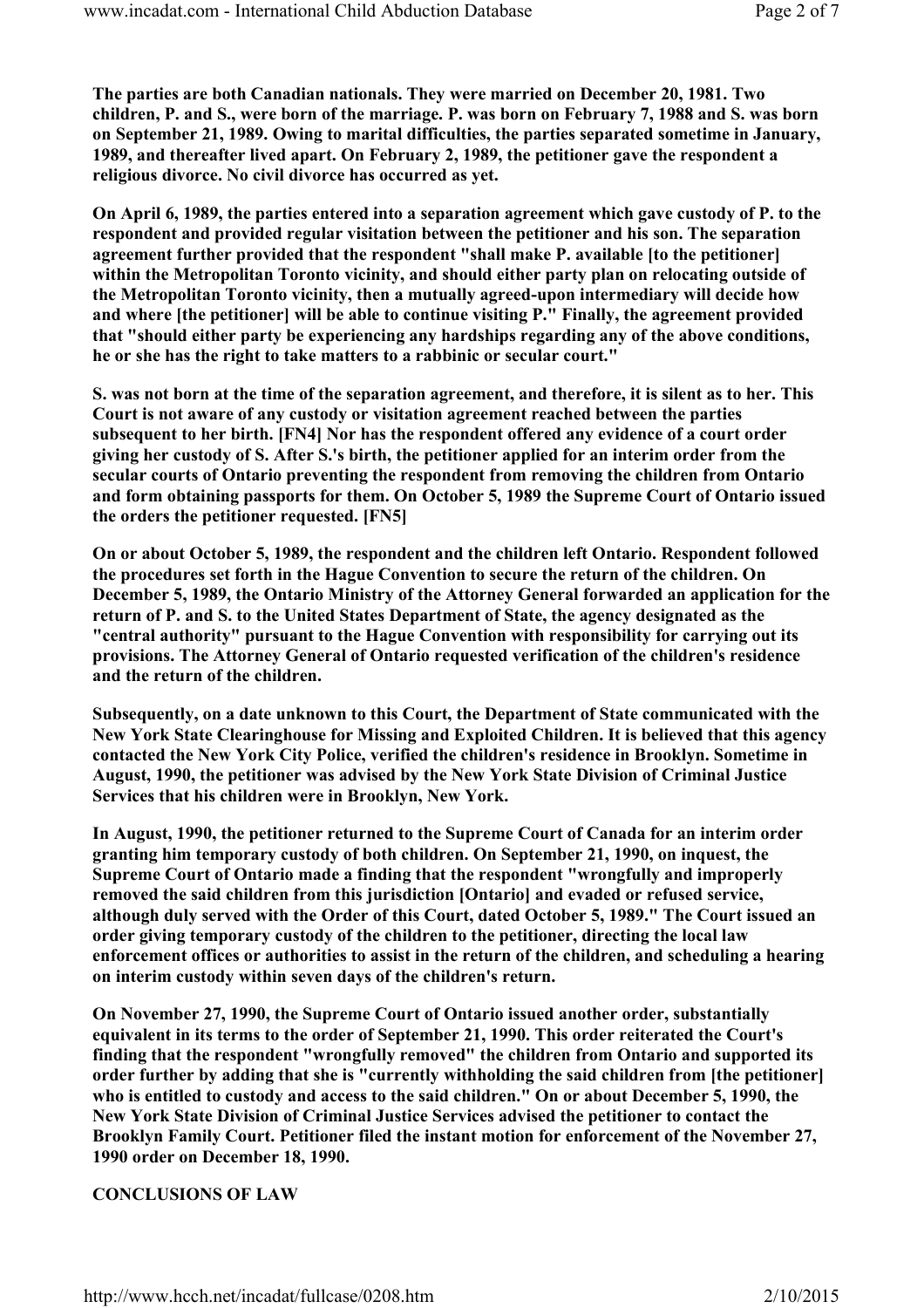The preamble to the Hague Convention declares that it was adopted by the signatory states "to protect children from the harmful effects of their wrongful removal or retention and to establish procedures to ensure their prompt return to the State of their habitual residence, as well as to secure protection for rights of access." 51 Fed. Reg. 10498 (1986). The United States and Canada are signatories to the Hague Convention. The United States Congress enacted procedures to implement the Hague Convention in the United States in 1988 by adopting the International Child Abduction Remedies Act, 42 U.S.C. s. 11601 (1988) [hereinafter cited as "ICARA"]. The regulations promulgated thereunder are published at 22 C.F.R. Part 94.

Under Article 3 of the Hague Convention, "wrongful removal" is defined as "the removal or the retention of a child in breach of the rights of custody attributed to a person under the law of the State in which the child was habitually resident . . . providing that at the time of removal those rights were being actually exercised, or would have been so exercised but for the removal." [FN6] "Wrongful removal," as defined in ICARA, includes "a removal or retention of a child before the entry of a custody order regarding the child." 42 U.S.C. s. 11603(f)(2). This court finds that both children were "habitually resident" in Ontario immediately prior to their removal and that the petitioner was exercising his rights, as to P., and would have exercised his rights, as to S., but for her removal.

Article 3 of the Hague Convention further provides that rights of custody "may rise by operation of law, by reason of a judicial decision, or by reason of an agreement having legal effect under the law of the State." Under the ICARA, "full faith and credit" shall be accorded by the court of the United States "to the judgment of any other contracting State's court ordering or denying the return of a child, pursuant to the Convention, in a action brought under this chapter." 42 U.S.C. s. 11603(g).

Finally, in determining whether a child shall be returned, the Hague Convention contains specific provisions which govern the decision-making process. Article 12 provides that when a proceeding for the return of the child is commenced less than one year from the date of the wrongful removal, the court shall order the return of the child. If the proceeding for the return of the child is commenced more than one year after the wrongful removal, the court shall order the return of the child "unless it is demonstrated that the child is now settled in its new environment." Article 13 of the Hague Convention provides that a requested State (e.g. New York) is bound to order the return of the child unless the respondent can show: "(a) that [the petitioner] was not actually exercising the custody rights at the time of removal, or had consented to or subsequently acquiesced in the removal or retention; or (b) there is a grave risk the [child's] return would expose the child to the physical or psychological harm or otherwise place the child in an intolerable situation." [FN7] 51 Fed. Reg. 10499-10500 (1986).

The ICARA establishes which party has what burden of proof with respect to these issues. It is the petitioner's burden to show, by a preponderance of the evidence, that the removal was wrongful. 42 U.S.C. s. 11603(a)(1). The respondent has the burden of showing, by clear and convincing evidence, that the child should not be returned because of the exceptions set forth in Articles 13(b) or 20. 42 U.S.C. s. 11603(e)(2)(A). The respondent has the burden of showing, by a preponderance of the evidence, that the child should not be returned because of the exceptions set forth in Articles 12 and 13(a). 42 U.S.C. s. 11603(e)(2)(B).

The legal analysis of the circumstances of this case begins with the laws of the Province of Ontario. This Court takes judicial notice of Children's Law Reform Act, Part III, Custody, Access and Guardianship. Subsection 20(1) thereof provides that "the father and mother of a child are equally entitled to custody of the child." Subsection 20(7) provides that "any entitlement of custody or access is subject to alteration by an order of the court or by separation agreement."

The evidence provided to this Court shows that the parties entered into a separation agreement on April 6, 1989, which gave the respondent custody of Pinhus and the petitioner visitation with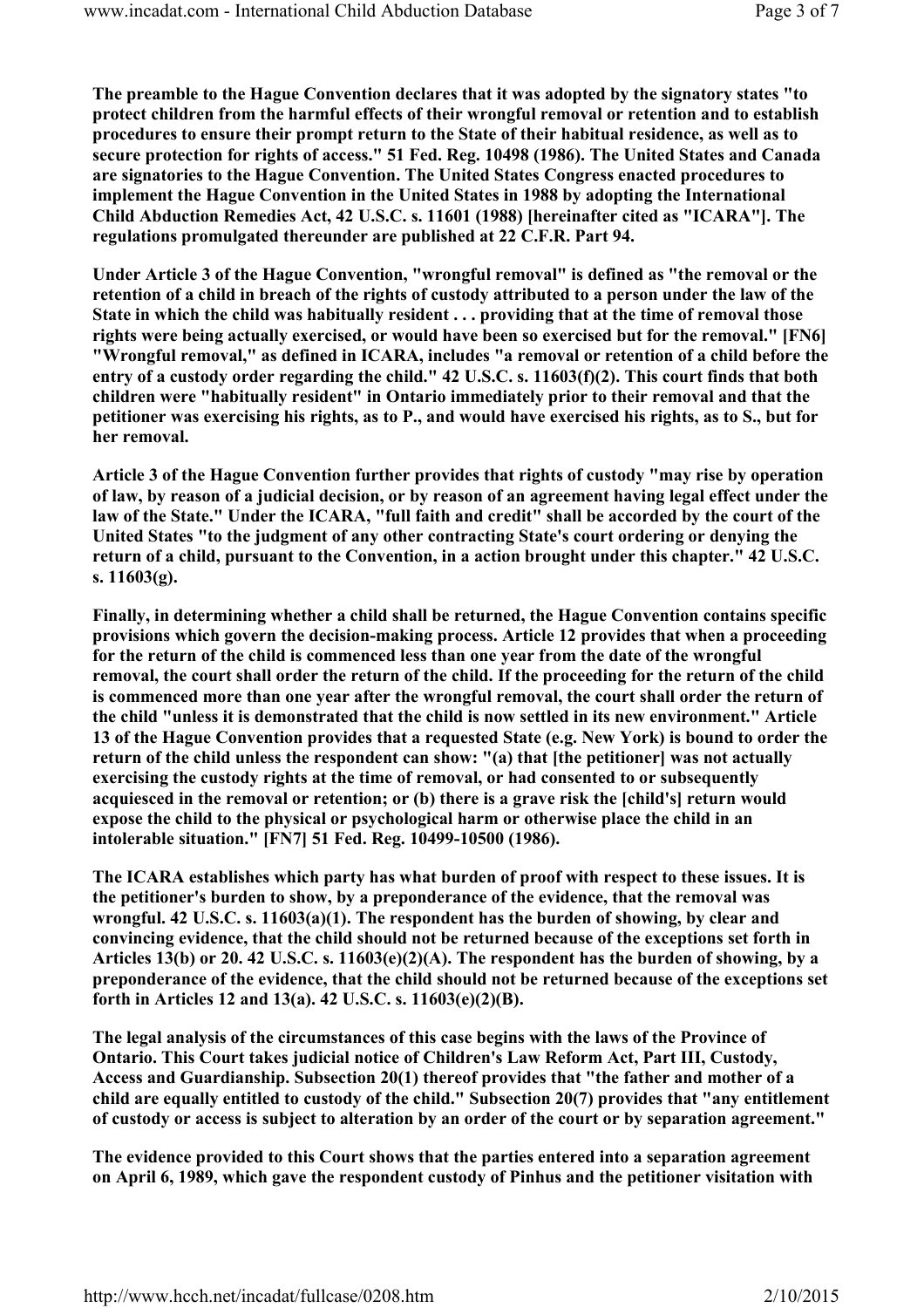the child. Therefore, it appears to this Court that petitioner's statutory right to custody of P. was suspended by virtue of the separation agreement.

There was no such formal agreement for the younger child S. Thus, with respect to her, the petitioner and respondent had an equal right to custody. According to the April 6, 1989 separation agreement, contrary to respondent's assertion, her ability to relocate her residence with the children outside the metropolitan Toronto area was restricted. If she desired to do so, she was obligated to obtain the services of an intermediary to decide how and where the visitation would be continued. The respondent did not do this prior to leaving Toronto, and, therefore, this Court finds she violated the terms of the separation agreement. Since the petitioner feared the respondent would take the children from Ontario, he sought and obtained an order of the Supreme Court of Ontario on October 5, 1989, prohibiting her from leaving the Province with the children. In its order of September 21, 1990, the Ontario Supreme Court found that the respondent was duly served with the October 5, 1989 order and nonetheless left the country. Based on the foregoing, this Court finds that the respondent acted in contempt of the Supreme Court's order of October 5, 1989 by leaving the country.

Respondent's contention that the petitioner is not entitled under the Hague Convention to have Pinhus returned, because he only had visitation ("access") rights and not custody, might have some merit but for the respondent's contemptuous conduct, and the subsequent orders of the Supreme Court of Ontario which give temporary custody of both children to the petitioner. Moreover, respondent's argument overlooks the fact that S. was not included in the provisions of the separation agreement. Therefore, the petitioner had an equal right to custody of S. when the respondent left Ontario. Under s. 11603(f) of ICARA, this Court can find there was a "wrongful removal" in the absence of any formal declaration of custody.

Even though this Court did not request the petitioner obtain a decision or other determination that the removal or retention was wrongful within the meaning of Article 3 of the Convention, [FN8] this Court finds that the Ontario Supreme Court's orders of September 21, 1900 and November 27, 1990 constitute such a declaration. Accordingly this Court gives full faith and credit to the orders of the Supreme Court of Ontario, including the findings made therein, and holds that the Petitioner has met his burden of showing, by a preponderance of the evidence, that the removal of these children from Ontario was "wrongful." Were this Court to make its own independent finding, this record affords an ample basis for this Court to find the respondent's removal and retention of the children was "wrongful" as that term is defined in the Hague Convention, since the removal was in violation of the laws of the Province of Ontario governing the Custody and Guardianship of Children (as to S.), the terms of the parties' separation agreement (as to P.), and the orders of the Supreme Court of Ontario (as to both children).

The remaining question before the Court is whether this Court must order the return of the children of Ontario. The only exceptions in Articles 12, 13 and 20 which respondent seeks to invoke are the exceptions contained in Article 12 and Article 13(a). Pursuant to Article 12, respondent alleges that the children should not be returned to Ontario because the petitioner delayed commencing this proceeding for more than a year after the wrongful removal, and in the interim they are now "settled in their new environment." Pursuant to Article 13(a), respondent alleges that the petitioner's delay in commencing these proceedings amounts to his acquiescence to their removal and retention.

The respondent contends that she and the children have "established a home, friendships, ties to the community and a way of life that affords stability and meaning to them." These children are ages three and almost one and one half. They are not yet involved in school, extra-curricular, community, religious or social activities which children of an older age would be. The children have not yet formed meaningful friendships. The respondent does not allege the children attend nursery school, pre-kindergarten, religious services or instruction. She offers no evidence to show that despite their young ages they have already established significant ties to their community in Brooklyn. Respondent's personal needs to be in Brooklyn so she can be close to Boro-Park's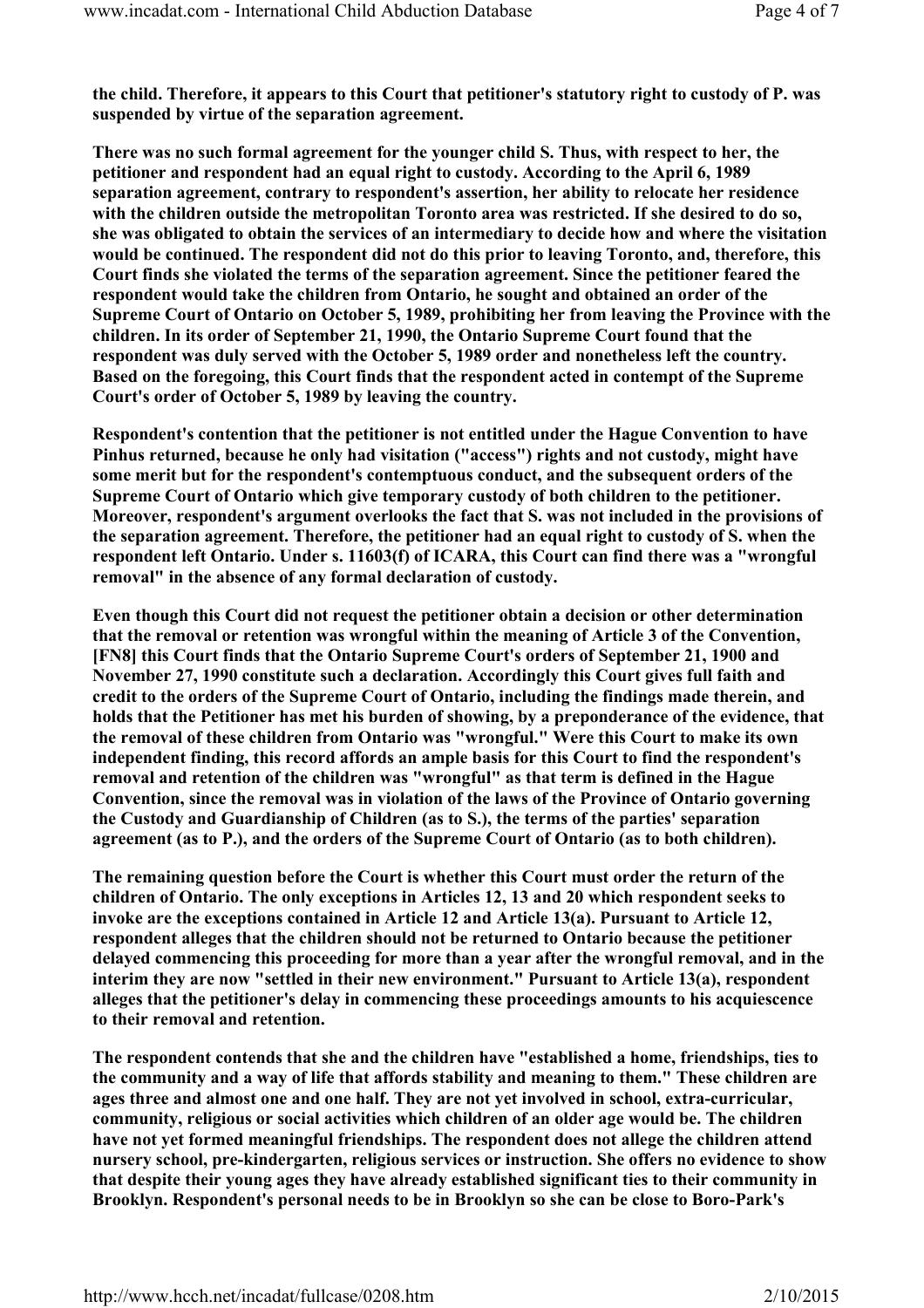"population of available Orthodox Jewish men" [FN9] and search for a new husband does not satisfy her burden of proof. This Court believes the respondent has not met the burden of showing, by a preponderance of the evidence, that children are so settled in their new environment that they should not be uprooted and returned to Ontario. Beyond this, respondent has not rebutted the inference that these children continue to have substantial, meaningful connections to Ontario. Specifically, the children have numerous relatives (maternal and paternal) living in Ontario, friends and acquaintances of both parents reside there, there is a sizeable Orthodox Jewish community in Toronto in which the children can become involved, and the respondent continues to maintain an apartment in Toronto.

The Hague Convention prescribes a detailed procedure to be followed by persons seeking the return of children wrongfully removed. Under Article 8, the processing must be commenced by application to the Central Authority of the country where the children are believed to be. Upon receipt, the Central Authority has certain responsibilities it must carry out, which are set forth in Articles 7 and 10, and which include ascertaining the location of the children and working toward their voluntary return. The fact that the petitioner suspected he knew where the children were residing at the time of his application to the Central Authority in December, 1989 does not constitute "acquiescence" on his part, because he did not institute legal proceedings until December, 1990. The Hague Convention was adopted to deter "self-help" and contains no procedure whereby the petitioner could bypass its provisions. The petitioner's claimed "acquiescence" must be judged by when he initiated the application to the Central Authority (December 5, 1989--three months after the children's wrongful removal); by when he received a response from the Central Authorities of the United States (August, 1990); by when he was advised to seek the assistance of this Court (December 5, 1990); and by when he instituted legal proceedings (December 18, 1990). Under the circumstances presented herein, this Court does not find the petitioner's proceeding to return the children was untimely nor does this Court find he acquiesced in their removal.

Finally, respondent is not correct in asserting that this Court is obligated to conduct a de novo hearing on the issues of custody and visitation. By filing his application to enforce the decrees of the Supreme Court of Ontario, this petitioner, unlike the petitioner in Sheikh v. Cahill, 145 Misc.2d 171 (Sup. Ct. 1989), did not submit himself to this jurisdiction so that this Court could make a de novo custody determination.

Having found that the respondent's removal of the children was wrongful, that the respondent has not met her burden of proving that one of the exceptions bars the return of the children of Ontario, Palle v. Palle, Ill. Cir. Ct., Cook Cty., 16 Fam. L. Rep. 1262 (1990) (no showing of grave risk of physical or psychological harm or an impending intolerable situation); Becker v. Becker, NJ Super. Ct., Morris Cty., 15 Fam. L. Rep. 1605 (1989) (no showing of grave risk of psychological harm); Navarro v. Bullock, Calif. Super. Ct., Placer Cty., 15 Fam. L. Rep. 1576 (1989) (no showing that the children were exposed to psychological harm), This Court concludes that both children should be returned to Ontario forthwith, where a preliminary hearing may be held, in accordance with the Ontario Supreme Court's order of September 21, 1990, to determine the issues of interim custody and visitation. The temporary order of protection and the temporary orders of custody are discontinued. Ms. W. is directed to release the children to the petitioner, who has temporary custody of the children under the September 21, 1990 and November 27, 1990 orders of the Supreme Court of Ontario. The petitioner shall immediately return the children to the Province of Ontario and immediately advise the Supreme Court and the Central Authority upon their return. A copy of this decision will be transmitted by fax to the Central Authority of Ontario, so that the petitioner's compliance with this order can be monitored. Upon release of the children to the petitioner, counsel for the respondent may return to her the passports and money he has been holding in escrow.

Petitioner asks this Court to order the respondent to "help defray the costs and expenses incurred by [him] in implementing the return of [his] children." The Hague Convention provides that "judicial authorities may, where appropriate, direct the person who removed a child . . . to pay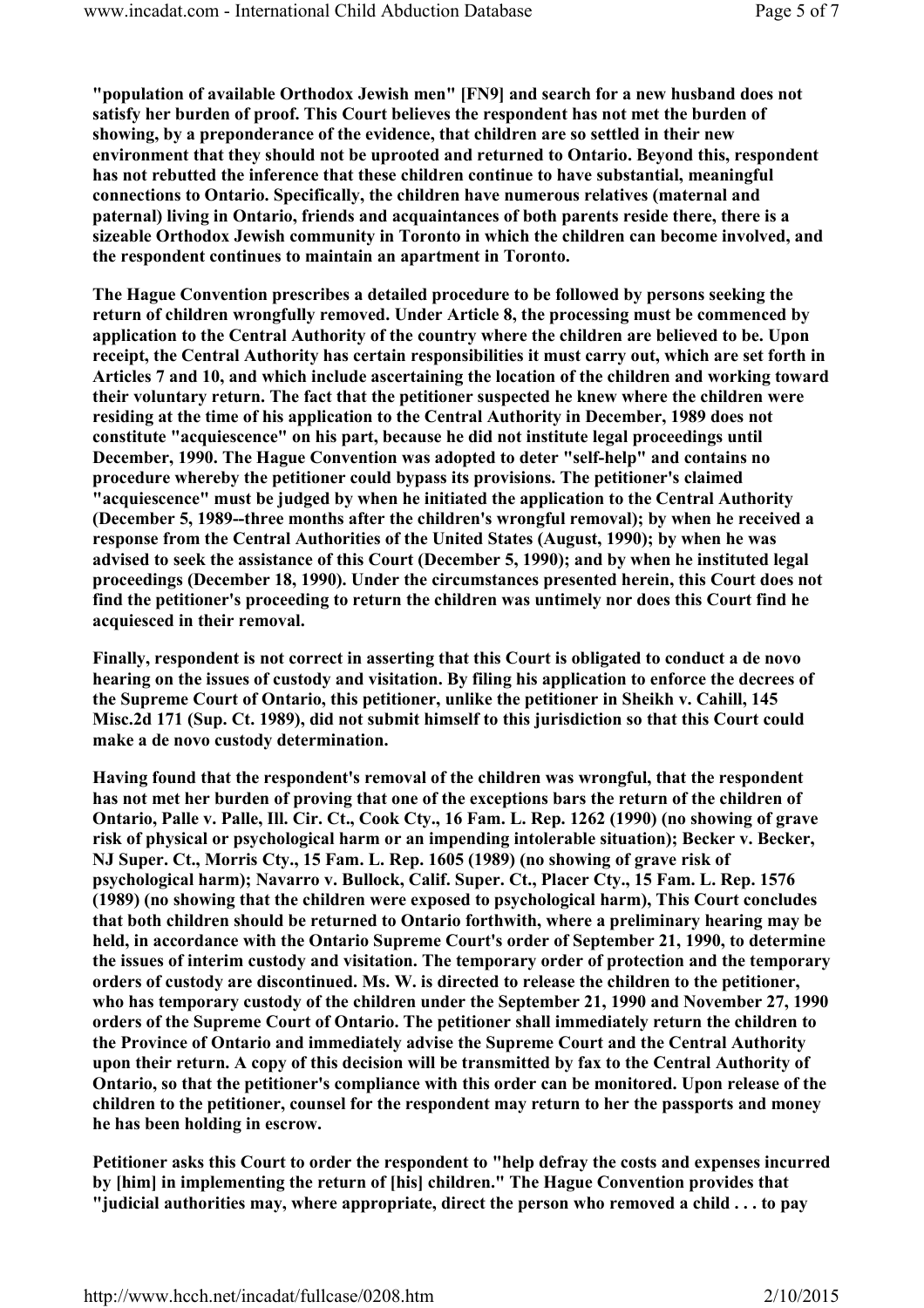necessary expenses incurred by or on behalf of the applicant. [FN10] The provisions of ICARA also address the costs incurred in civil action. ICARA specifically states that "any court ordering the return of a child pursuant to section 11603 of this title shall order the respondent to pay necessary expenses incurred by or on behalf of the petitioner, including Court costs, legal fees, foster home or other care during the course of the proceedings, and transportation costs related to the return of the child, unless the respondent establishes that such order would be clearly inappropriate." 42 U.S.C. s. 11607(b)(3). [Emphasis added.] Respondent has not opposed this application nor made any legal arguments in response to it.

When the petitioner's initial application was filed with the Central Authority, he listed his occupation as "computer programmer" and the respondent's occupation as "homemaker." During the pendency of these proceedings, this Court was made aware of the respondent's limited financial resources. Notwithstanding the respondent's bad acts, she, too, has experienced financial hardships in supporting herself and the children for one and one half years in Brooklyn on the income she has from a small trust fund. She has done this without child support from the petitioner. While this Court does not condone her actions, this Court believes it is not appropriate to grant the petitioner's request for monetary relief, beyond requiring the respondent to pay for the plane tickets to return the children to Canada.

The foregoing constitutes the decision and order of this Court.

------------------------------

## **FOOTNOTES**

FN1 The Central Authorities of the Contracting States to the Hague Convention "shall take appropriate action to prevent further harm to the child or prejudice to the interested parties by taking or causing to be taken provisional measures." Article 6(b) of the Hague Convention on the Civil Aspects of International Child Abduction, 51 Fed. Reg. 10498 (1986). In the United States, the authority of courts in furtherance of Article 7(b) includes the power to "take or cause to be taken measures under Federal or State law . . . to protect the well-being of the child involved the final disposition of the petition." International Child Abduction Remedies Act, 42 U.S.C. s. 11604 (a). This power is limited, in that "no court may order a child removed from a person having physical control of the child unless the applicable requirements of State law are satisfied." 42 U.S.C. s. 11604(b). When the children were returned on the warrant and this Court was faced with the very real issue of how to protect the children and assure they would not be removed from New York, either by the father or the mother, the only resource immediately available to this Court was the Commissioner of Social Services. Accordingly, the children were remanded on an emergency, interim basis to the Commissioner, for this Court believed they would have been in imminent danger if returned to either parent. If either parent absconded with them, the children's emotional well-being would have been at risk. The children were remanded pursuant to s. 1022 of the Family Court Act of New York and were released two days later. The parents were provided with the name and telephone number of the agency social worker as soon as it became known on the morning after the remand was issued.

FN2 After conducting a hearing on the limited question of where the children could reside pending the resolution of these proceedings, a stipulation was entered into by the parties and approved by the Court. Pursuant thereto, the children were to be released to the temporary, protective custody of R.W., a neighbor and landlord of the respondent. Ms. W. was directed to arrange for the children to reside, sleep and eat in her home. She was directed not to permit the mother or father to remove them from her home. She was directed to supervise all visitation between the children and their mother and father. Another individual was named to whom Ms. W. could delegate these responsibilities in an emergency. To secure the children's presence in Ms. W.'s home and the respondent's presence in court, the respondent deposited \$10,000.00 in cash, to be held in escrow, subject to forfeiture to the petitioner if she and/or the children fled the jurisdiction. In addition, the passports of the respondent and both children were surrendered and